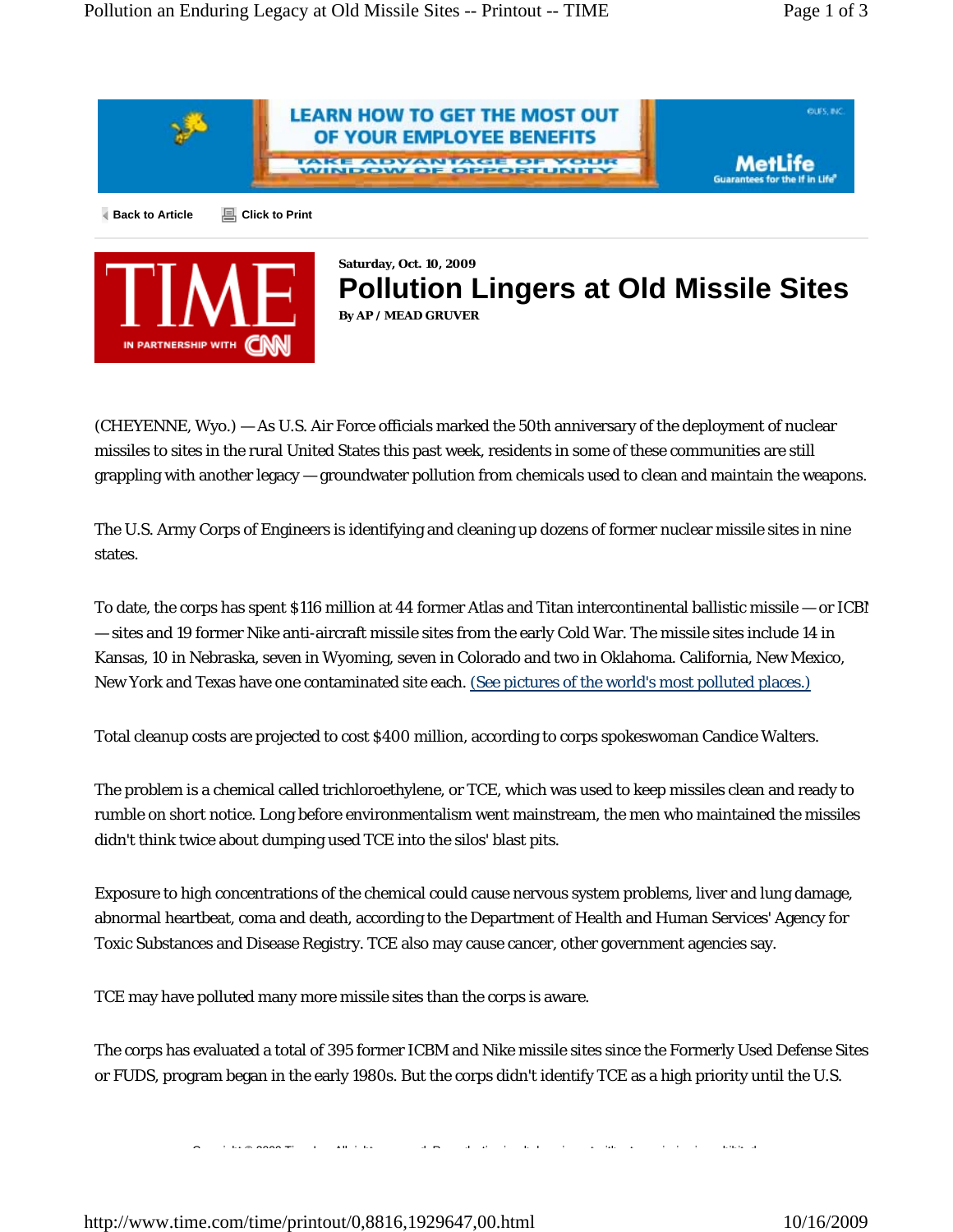Environmental Protection Agency adopted a drinking water standard for the chemical in 1989.

"As new contaminants are identified, then we have to go back and look at some of the sites we have and say, 'Ooh, maybe this is something we should be looking for,'" Walters said.

One advocate for more aggressive cleanup of TCE said the FUDS program is too underfunded for the corps to look harder for the chemical.

"They don't look too hard for new contamination because if they do, they have tell people they have to clean it up," said Lenny Siegel, executive director of the Center for Public Environmental Oversight at the Pacific Studies Center in Mountain View, Calif.

The FUDS program gets \$306 million a year for cleanup work at more than 9,000 former defense sites nationwide that is projected to cost \$17.8 billion, Walters said.

Deciding which contaminated missile sites to clean up depends in part on how many people nearby could be exposed to TCE, said Jeff Skog, TCE remediation manager for the corps office in Omaha, Neb. "So it sort of depends on what's available during any given year and how high on up the list it is for priority projects," he said.

The most common use for TCE — especially in decades past, before it was identified as toxic — was as a degreaser and lubricant. TCE also has been used in model airplane glue, whiteout and dry-cleaning chemicals.

"It's a rather remarkable chemical," Siegel said. "But the evidence is it's bad for you."

The National Toxicology Program has determined that TCE is "reasonably anticipated" to be a human carcinogen and the International Agency for Research on Cancer has said that TCE is "probably carcinogenic" in people. Large-scale studies of health effects from TCE in drinking water however have been inconclusive.

In southeast Wyoming and northern Colorado, the corps has identified TCE pollution at 11 former Atlas D and Atlas E missile sites that were overseen by F.E. Warren Air Force Base before being decommissioned and sold off in the mid-1960s. Most of those sites are remote, making them low priorities for cleanup.

One site north of Fort Collins, Colo., is close to a river. An environmental group says a planned reservoir that would partly cover the site could contaminate the Poudre River and municipal water supplies downstream.

"If the TCE plume gets to the river, it will be a dangerous chemical pollutant that the water providers have to deal with," said Gary Wockner with SaveThePoudre.org.

The city of Cheyenne has been using four water wells about 10 miles west of town and eight miles east of the